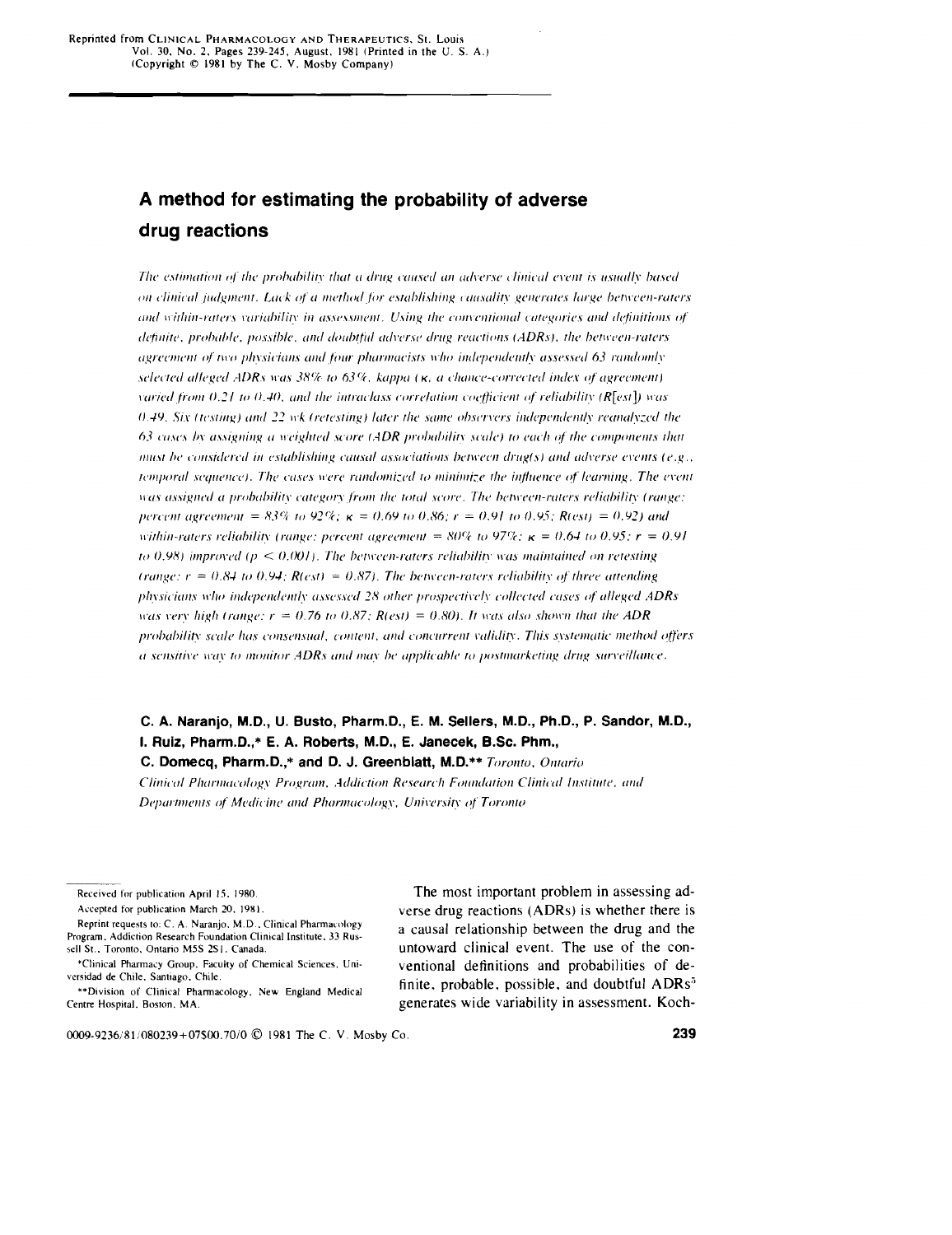II

## **Table I. ADR probability scale**

|                                                                                                                              | Yes. | Nο         | Do not know      | Score |
|------------------------------------------------------------------------------------------------------------------------------|------|------------|------------------|-------|
| 1. Are there previous <i>conclusive</i> reports on this<br>reaction?                                                         | $+1$ | $\theta$   | $\theta$         |       |
| 2. Did the adverse event appear after the suspected drug<br>was administered?                                                | $+2$ | $-1$       | $\theta$         |       |
| 3. Did the adverse reaction improve when the drug was<br>discontinued or a <i>specific</i> antagonist was admin-<br>istered? | $+1$ | $\left($   | $_{()}$          |       |
| 4. Did the adverse reaction reappear when the drug was<br>readministered?                                                    | $+2$ | $\cdots$ 1 | $\theta$         |       |
| 5. Are there alternative causes (other than the drug) that<br>could on their own have caused the reaction?                   | $-1$ | $+2$       | $\theta$         |       |
| 6. Did the reaction reappear when a placebo was given?                                                                       | $-1$ | $+1$       | $\theta$         |       |
| 7. Was the drug detected in the blood (or other fluids) in<br>concentrations known to be toxic?                              | $+1$ | $\theta$   | $\theta$         |       |
| 8. Was the reaction more severe when the dose was in-<br>creased, or less severe when the dose was decreased?                | $+1$ | $\cup$     | $\theta$         |       |
| 9. Did the patient have a similar reaction to the same or<br>similar drugs in <i>any</i> previous exposure?                  | $+1$ | $\Omega$   | $\left($         |       |
| 10. Was the adverse event confirmed by any objective<br>evidence?                                                            | $+1$ | $\cup$     | $\left( \right)$ |       |
|                                                                                                                              |      |            | Total score      |       |

Weser et al.<sup>\*</sup> found that clinical pharmacologists frequently disagreed when analyzing the causality of ADRs, and others<sup>1,  $\tau$ </sup> have come to similar conclusions. Manifestations of ADRs are nonspecific. The suspected drug is usually confounded with other causes, and often the adverse clinical event cannot be distinguished from manifestations of the disease. Recently there have been attempts to systematize the assessment of causality of ADRs, applying operational definitions such as those proposed by Karch and Lasagna<sup>6</sup> and by Kramer et al.<sup>9</sup> The application of these methods in routine clinical practice has been limited, perhaps because they are too detailed and time consuming. We developed a simple method to assess the causality of ADRs in a variety of clinical situations, and its systematic application to different cases of alleged ADRs has provided reliable answers.

#### Materials and methods

To test the reliability and validity of the ADK probability scale (Table I) several studies were conducted. In the main study, on three occasions (phases 1, 2. and 3) six observers (two physicians and four pharmacists) independently

assessed 63 randomly selected alleged ADRs. These cases composed a stratified random sample (18.89) of *335* cases of ADRs published during 1978 in the *British Medical Journal* (22 cases), *Lancet* (17 cases), *Annals of Internal Medicine* (12 cases), *Journal of the American Medical Association (8 cases), and New England Journal of Medicine* (4 cases).\* The cases were randomized to minimize learning, and the sequence was kept blind to the observers.

In the first assessment (phase 1) an "adverse drug reaction" (ADR) was defined as any noxious, unintended, and undesired effect of a drug after doses used in humans for prophylaxis, diagnosis, or therapy. This definition excludes therapeutic failures, intentional and accidental poisoning, and drug abuse.<sup>16</sup> The probability that the adverse event was related to drug therapy was classified as definite, probable, possible, or doubtful.<sup>5, 12</sup> A "definite" reaction was one that (1) followed a reasonable temporal sequence after a drug or in which a toxic drug level had been established in body fluids or tis-

<sup>\*</sup>A list of the reports will be provided on request.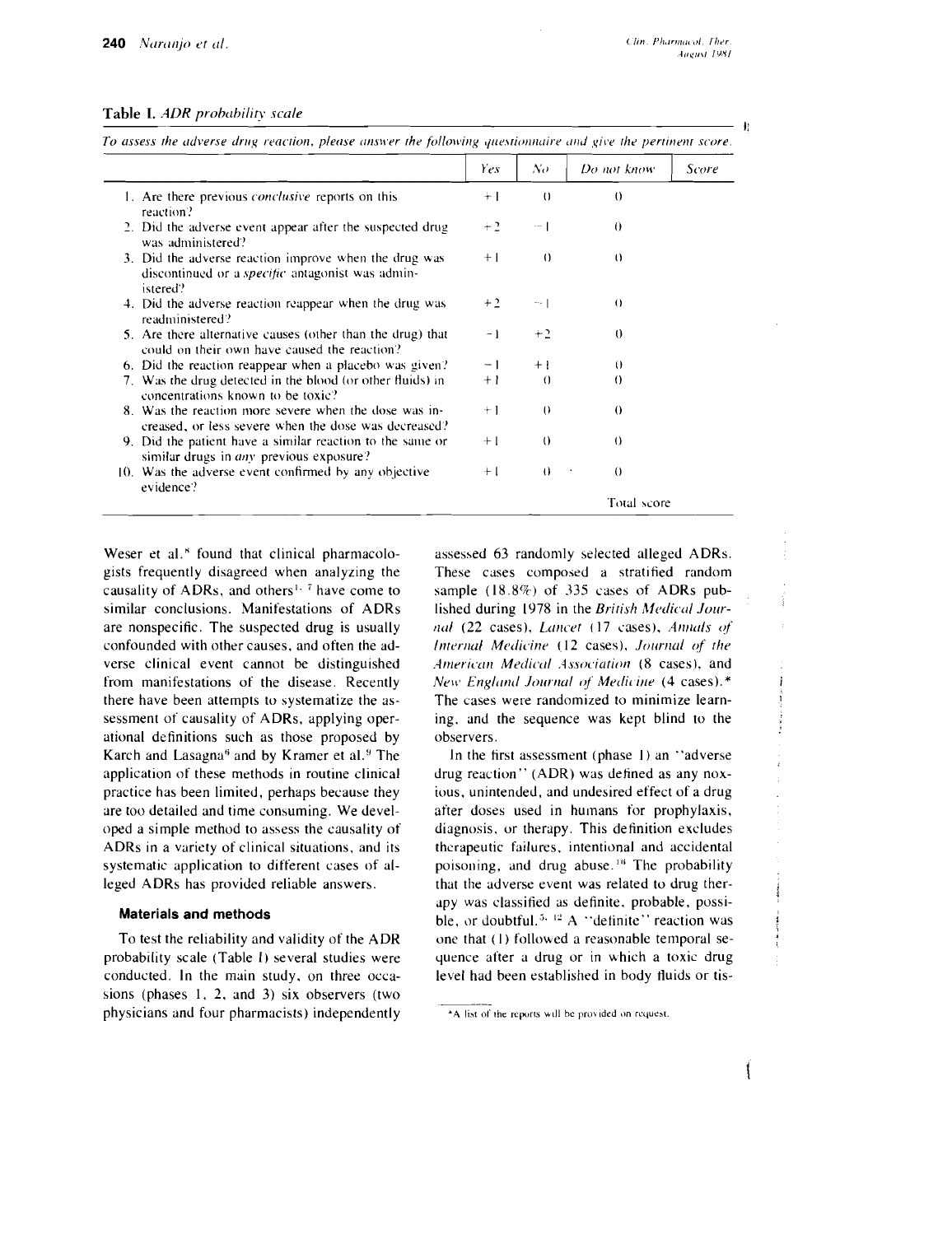sues, (2) followed a recognized response to the suspected drug, and  $(3)$  was confirmed by improvement on withdrawing the drug and reappeared on reexposure. **A** "probable" reaction ( 1) followed a reasonable temporal sequence after a drug. (2) followed a recognized response to the suspected drug, (3) was confirmed by withdrawal but not by exposure to the drug, and (4) could not be reasonably explained by the known characteristics of the patient's clinical state. A "possible" reaction (I) followed a temporal sequence after a drug. (2) possibly followed a recognized pattern to the suspected drug. and (3) could be explained by characteristics of the patient's disease. A reaction was defined as "doubtful" if it was likely related to factors other than a drug.

Six weeks later the 63 cases were reordered randomly and reanalyzed (phase 2). The observers independently assigned a weighted score to the components used to establish a causal association betwecn drugs and adverse events (temporal sequence. pattern of response. withdrawal, reexposure, alternative causes, placebo re sponse, drug levels in body fluids or tissues, dose-response relationship. previous patient experience with the drug, and confirmation by objective evidence). These factors were analyzed and scored using the ADR probability scale (Table I). Each question could be answered positive (yes), negative (no). or unknown or inapplicable (do not know). The raters were instructed to use the questionnaire for about 20 min.\* The ADR was assigned to a probability category from the total score as follows: definite  $\geq$ 9, probable 5 to 8, possible 1 to 4, doubtful  $\leq$ 0. The between-raters reliability to use the categorical classification of ADR probability was measured using percent agreement and kappa  $(\kappa, a$  chance-corrected index of agreement).<sup>14</sup> Kappa was calculated as follows:

$$
\kappa = \frac{P_{\rm o} - P_{\rm c}}{1 - P_{\rm r}}
$$

where  $P_0$  = proportion of observed agreement

and  $P_e$  = proportion of agreement expected by chance. Kappa ranged from  $-1$  (complete disagreement) to  $+1$  (perfect agreement). Correlation coefficients between ADR scores were also used to test between-raters and within-raters reliability in phases 2 and 3. The intraclass correlation coefficient of reliability (R[est]) was also calculated:

$$
R(est) = \frac{S_s^2}{S_s^2 + S_r^2 + S_e^2}
$$

where  $S_s^2$  = variance from the cases,  $S_r^2$  = variance generated by the raters, and  $S_p^2 = re$ sidual variance or error. This coefficient is the ratio of the variance associated with true caseto-case variability to the sum of all the components of variance. R(est) varies from zero (i.e., no intercase variation is detected by the ratings, the ratings are the result only of measurement error and between-rater differences) to a maximum of unity (i.e., intercase variation is correctly detected by the ratings, there is no contamination by measurement error or rater-to-rater variation). **I-'** The R(est) was calculated in phase **1,** assuming a score of 1 (doubtful), 2 (possible), 3 (probable), or 4 (definite). The actual ADR scores were used in phases 2 and 3.

To determine whether the improvement in reliability found in phase 2 had occurred by chance the cases were again reordered randomly and reanalyzed independently by the six raters 4 mo later (phase 3). This allowed us to assess within-rater and between-rater retest reliability. The between-rater reliability of practicing physicians was also tested. Three attending physicians independently rated 28 other prospectively collected cases of alleged ADR observed in the Toronto Western Hospital.

*Validity.* To establish validity comparison with a standard is necessary. Because there is no method that can determine which adverse events are truly ADR, we studied the validity of the ADR probability scale in several ways. Consensual validity was tested as follows. **(1)**  The consensus assessment of three "experts" (C. A. N., E. M. S., D. J. *G.)* using the conventional categories of ADR probabilities was the external standard with which physicianspharmacists assessments were compared. Their expertise is supported by publications.<sup>8, 10, 12</sup>

<sup>\*</sup>An appendix with instructions for using our ADR probability scale will be supplied with reprints and will also be available from the National Auxiliary Publication Service. American Society of Information Services. 1010 16th St. N.W., Washington, D.C. **20036.**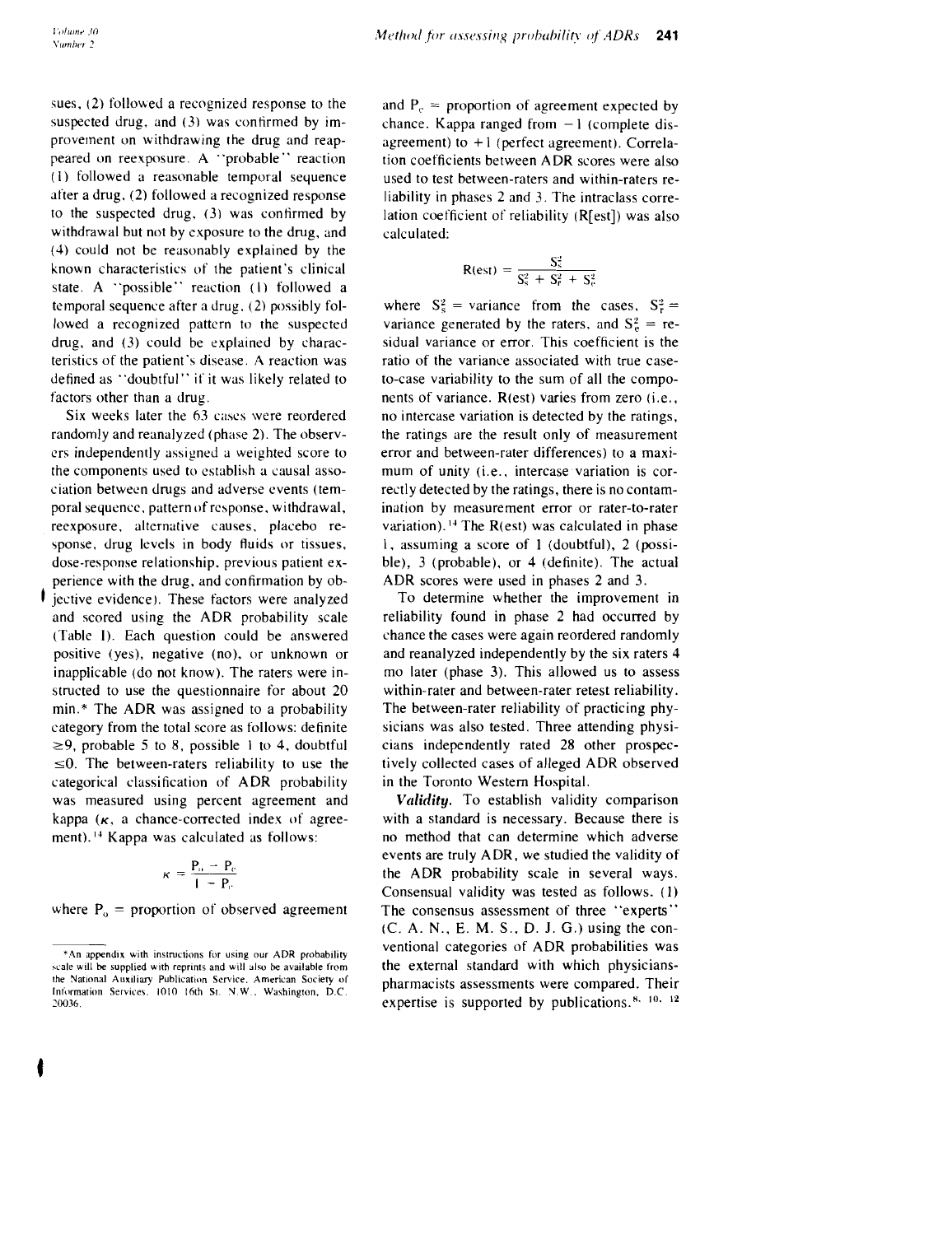## **Table II.** Between-raters agreement

|                                                      |      | Phase 1         |    | Phase 2         |      | Phase 3         |
|------------------------------------------------------|------|-----------------|----|-----------------|------|-----------------|
| Pairs of raters                                      | $\%$ | к               | %  | κ               | r    | r               |
| R01-R02                                              | 52   | 0.35            | 83 | 0.69            | 0.93 | 0.85            |
| R <sub>04</sub>                                      | 56   | 0.37            | 83 | 0.70            | 0.93 | 0.84            |
| <b>R06</b>                                           | 44   | 0.22            | 86 | 0.75            | 0.92 | 0.94            |
| <b>R08</b>                                           | 49   | 0.32            | 87 | 0.77            | 0.94 | 0.89            |
| R <sub>10</sub>                                      | 54   | 0.35            | 84 | 0.72            | 0.93 | 0.91            |
| R <sub>02</sub> -R <sub>04</sub>                     | 54   | 0.31            | 83 | 0.71            | 0.91 | 0.87            |
| R <sub>06</sub>                                      | 49   | 0.29            | 89 | 0.80            | 0.94 | 0.87            |
| <b>R08</b>                                           | 48   | 0.32            | 86 | 0.75            | 0.93 | 0.89            |
| <b>R10</b>                                           | 52   | 0.29            | 90 | 0.83            | 0.95 | 0.90            |
| R04-R06                                              | 54   | 0.35            | 84 | 0.72            | 0.91 | 0.87            |
| <b>R08</b>                                           | 48   | 0.36            | 83 | 0.70            | 0.93 | 0.87            |
| R <sub>10</sub>                                      | 57   | 0.36            | 83 | 0.71            | 0.91 | 0.86            |
| R <sub>06</sub> -R <sub>08</sub>                     | 46   | 0.27            | 92 | 0.86            | 0.94 | 0.91            |
| <b>R10</b>                                           | 54   | 0.35            | 90 | 0.83            | 0.92 | 0.93            |
| R <sub>08</sub> -R <sub>10</sub>                     | 41   | 0.21            | 86 | 0.77            | 0.94 | 0.93            |
| Intraclass correlation coefficient<br>of reliability |      | $R(est) = 0.49$ |    | $R(est) = 0.92$ |      | $R(est) = 0.87$ |

Table **111.** *Within-raters agreement* 

|                 | Phase 1<br>vs.<br>phase 2 |      |      | Phase I<br>VS.<br>phase 3 |    | Phase 2<br>VS.<br>phase 3 |      |
|-----------------|---------------------------|------|------|---------------------------|----|---------------------------|------|
| Rater           | %                         | κ    | $\%$ | к                         | %  | κ                         | r    |
| R01             | 43                        | 0.23 | 38   | 0.16                      | 92 | 0.85                      | 0.96 |
| <b>R02</b>      | 67                        | 0.47 | 63   | 0.50                      | 86 | 0.75                      | 0.91 |
| <b>R04</b>      | 54                        | 0.28 | 48   | 0.19                      | 80 | 0.64                      | 0.94 |
| <b>R06</b>      | 44                        | 0.22 | 44   | 0.22                      | 97 | 0.95                      | 0.98 |
| <b>R08</b>      | 36                        | 0.17 | 43   | 0.25                      | 87 | 0.78                      | 0.93 |
| R <sub>10</sub> | 51                        | 0.26 | 57   | 0.38                      | 87 | 0.79                      | 0.97 |

(2) One of the experts (C. A. N.) assessed the reactions using the ADR probability scale, and his ratings were compared with those by the physicians-pharmacists in phase 2. Content validity was tested in the 63 reported cases and in the 28 prospectively collected cases, comparing the variations in the ADR scores of reactions considered possible, probable, or definite and those classified as definite nondrug adverse events. Concurrent validity was tested by comparing the correlation of the scores of the 63 ADRs obtained by our method with those derived by the algorithm described by Kramer et al.<sup>2, 9</sup>

## **Results**

Table **I1** shows that there was poor betweenraters agreement when the conventional definitions of ADRs were used (phase 1). Percent agreement ranged from  $41\%$  to 57% (kappa = 0.21 to 0.37,  $R(est) = 0.49$ . When the observers applied the ADR probability scale (phase 2) there was a rise in percent agreement (83% to 92%),  $\kappa$  (0.69 to 0.86), and r (0.91 to 0.95) (sign test,  $p < 0.001$ ). The intraclass correlation coefficient of reliability  $(R[est] = 0.92)$ indicates high reproducibility. The betweenraters reliability was maintained on phase 3 retesting  $(r = 0.84 \text{ to } 0.93, R(\text{est}) = 0.87)$ . The high within-raters reliability using the ADR probability scale (phase 2 versus phase 3) is shown in Table **111.** The percent agreement ranged from 80% to 97% ( $\kappa = 0.64$  to 0.95,  $r = 0.91$  to 0.98). The between-raters reliability of the three attending physicians who rated the 28 prospectively collected ADRs was also high ( $r = 0.76$  to 0.87,  $R[est] = 0.80$ ).

Validity. Percent agreement between the consensus of experts and the physicians-pharmacists assessments ranged from 7% to 84%  $K = 0.64$  to 0.71). Percent agreement with the expert (C. A. N.) who used the ADR probability scale ranged from 86% to 95% ( $\kappa = 0.75$  to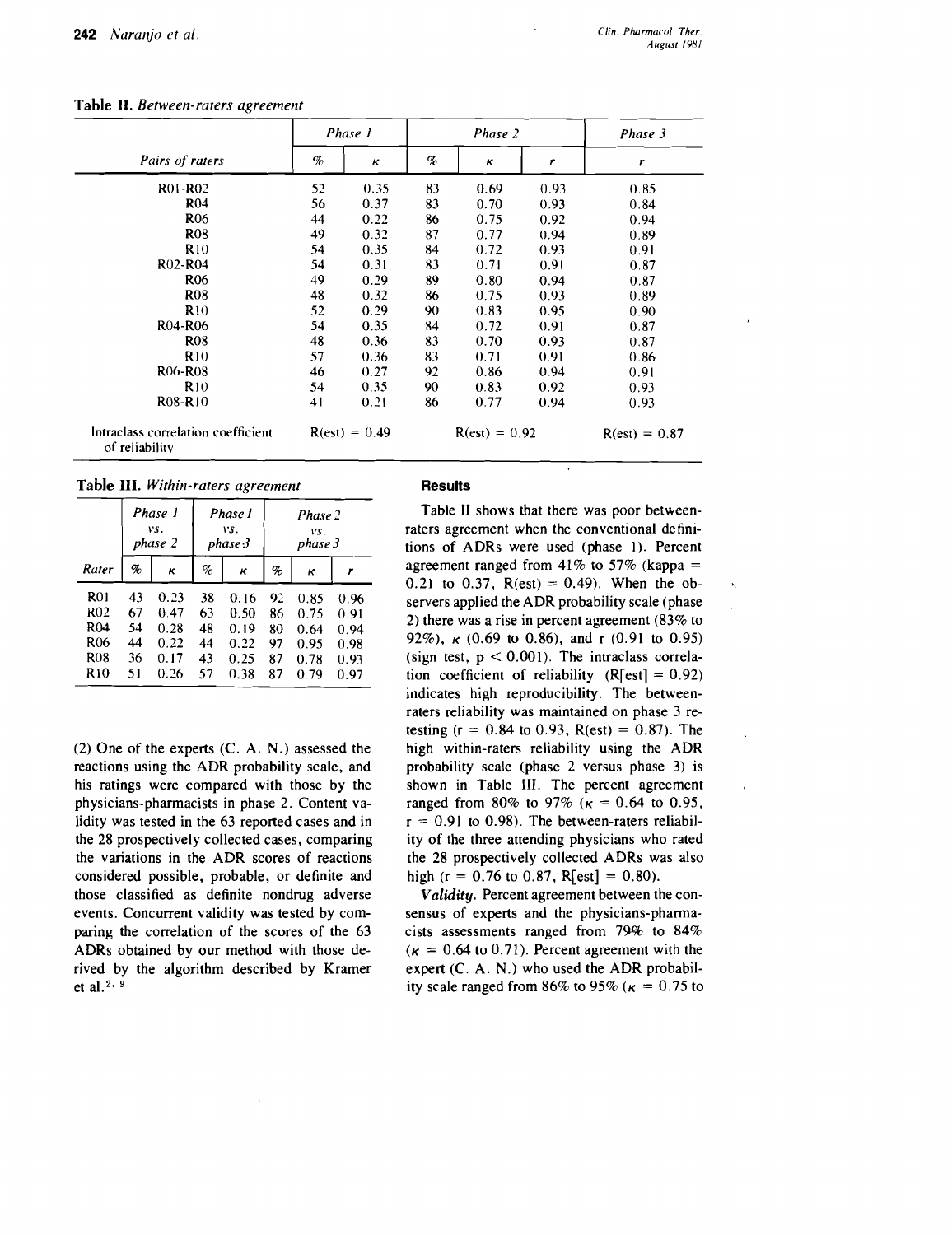$\mathbf{r}$ 



**Fig.** I. Distribution of ADR scores in 63 cases **of** alleged ADRs.

0.91.  $r = 0.94$  to 0.96). The ADR scores obtained rating the 63 reported cases with our method correlated with those derived using the algorithm described by Kramer et al.<sup>2</sup> ( $r =$ 0.82,  $p < 0.001$ ).

#### **Discussion**

Our data indicated a marked improvement in between-raters and within-raters agreement when the adverse events were assessed with our ADR probability scale. The intraclass correlation coefficient of reliability ( $R[est] = 0.92$ ) suggests that the method can discriminate ADRs of different probabilities. The reproducibility was maintained on retesting, and results of the same order were obtained when physicians rated a different set of prospectively collected cases of ADR. The ADR probability scale is a simple questionnaire that can be answered rapidly.

A major problem in drug-monitoring studies is lack of a reliable method of assessing the causal relation between drugs and adverse events. Such a method is needed because the incidence of adverse events can be estimated only from cases identified as definite or probable ADRs." Our data and those of others have demonstrated large interobserver variations in assessments when the conventional categoricaI definitions of probability of ADRs were used.<sup>1, 7, 8</sup> Our ADR probability scale led to improved reproducibility in assessments. Using our scale, pairs of raters had scores that were within the same diagnostic category or only one category apart. When there was disagreement it was usually not substantial, as indicated by the small standard deviation of the ADR scores (Fig. 1) and the high correlation coefficients between scores (Tables I1 and 111). A 3-point between-raters disagreement occurred in only one very complicated case.

It is possible that high reproducibility could occur without using the ADR probability scale, but the poor within-raters (phase  $1/2$  and phase 1/3; Table III) and between-raters agreements (phase 1: Table 11) using the conventional definitions rule out this possibility. Perhaps the high agreement occurred because the 63 cases were selected from published reports and included only three ADR categories (possible, probable, and definite), which generated spuriously high reproducibility, but this seems unlikely. Fig. 1 shows that the cases represented a broad spectrum of ADRs (scores ranged from  $-2$  to  $+12$ ). The good correlation between the actual ADR scores reflecting between-raters reliability ( $r = 0.91$  to 0.95; Table II) and within-raters reliability ( $r = 0.91$  to 0.98; Table III) and the high  $\kappa$  values suggest that the ADR probability scale was the basis of a genuine improvement in reproducibility. When attending physicians used our method to rate a different set of reactions the between-raters agreement was good ( $R[est] = 0.80$ ).

Using the ADR probability scale we were also able to identify the origin of the interrater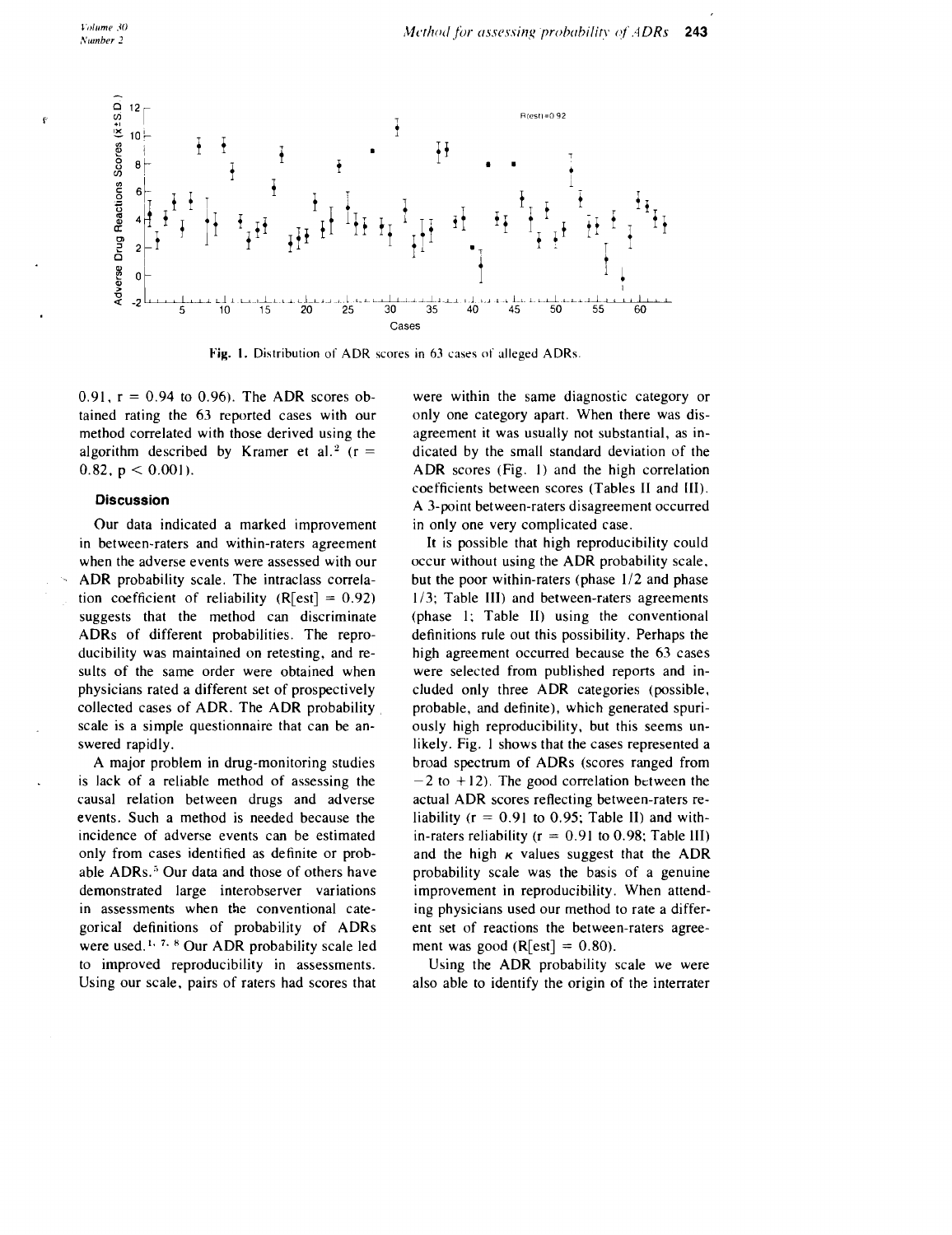disagreements. The assessment of question 5 (alternative causes) led to the most disagreement. In view of the complex clinical situations and the differences in training of the observers, this should have been anticipated. Pharmacists in general were more likely to answer "I do not know" to this question. Hutchinson et al.<sup> $+$ </sup> found that this could be a major source of disagreement even though very detailed instructions were given. In some complicated cases no algorithm can substitute for clinical experience.

Even though the reproducibility of an instrument is important, its validity must also be considered. The observers could agree among themselves, but they could also all be wrong. In cases of adverse events there is no definite standard against which to test the validity of new operational definitions of XDRs. We therefore assessed the validity of our ADR probability scale in several ways. The agreement of the six raters mith the consensus of three experts was \cry high, suggesting that our instrument has consensual validity. Although the experts may not always accurately classify reactions. the probability that the consensus of three experts would be completely wrong all the time is small. The high agreement between the physicians-pharmacists and one of the experts using the RDR probability scale also indicates consensual validity. The concurrent validity of our instrument is suggested by the good correlation between the ADR scores generated by our method and those of another recently published algorithm. $<sup>2</sup>$  The negative scores in the definite</sup> nondrug adverse events and the positive scores in the "true" ADR indicate that our method had content validity. Our tindings indicate that our ADR probability scale is reliable and valid.

Important potential applications of the ADR probability scale are the analysis of adverse drug-related events published in medical journals as well as the assessment of reports submitted to national drug monitoring centers. Many countries are interested in developing postmarketing drug surveillance programs.<sup>3</sup> The reliability of the ADR assessments in case studies could improve if operational delinitions such as ours and similar procedures are used." Advantages of our method are simplicity and wide applicability. Some minor modifications may be required in special circumstances. In analyzing adverse drug interactions suspect interacting drugs rather than a particular drug must be assessed. When a patient receives several drugs at the same time the ADR scale must be applied to each of the possible causes: the most likely will he the drug with the highest score. In reactions that appear during drug withdrawal. withdrawal corresponds to reinstituting treatment and repetition corresponds to disccntinuing the suspect drug.

The conventional classification of definite, probable, possible, and doubtful ADRs. as proposed by Seidl et al.<sup>13</sup> in 1966, assumes four discrete categories For which there is no empirical demonstration, It is therefore reasonable to postulate that some of the unreliability of the conventional detinitions or operational detinitions of ADRs could result. because such categories are not unique (i.e., the unreliability could reflect the overlap between nondiscrete categories). Thus the higher correlation coefficients of the actual ADR scores ( $r = 0.91$  to 0.94), as compared with the kappa values when using four categories ( $\kappa = 0.69$  to 0.83) (Table II), support this view and indicate the need to characterize the probability spectrum of ADRs empirically. We suggest that it is preferable to classify the prohability using the actuaI ADR scores by our and similar operational methods.<sup>11</sup>

Notwithstanding our encouraging results, it is unrealistic to expect that our relatively simple procedure will solve all the complex problems of identification and classification of ADRs. Further experience will provide the rationale for refinements and improvements and will confirm its utility in clinical practice. Our findings suggest that its systematic application can improve the quality of the assessment of ADRs in a variety of clinical situations.

The collaboration of Doctors M. Spino. H. Wang. and M. Rudyk and of S. Schachter. B .Sc.. in some of the phases of the study is gratefully acknowledged.

#### *Rufirur~cua*

<sup>I</sup>. Blanc S, Leuenberger P. Berger JP. Brooke EM. Schelliny JL: Judgments of trained observers on adverse drug reactions. CLIN PHARMACOL THER 25:493-498. 1979.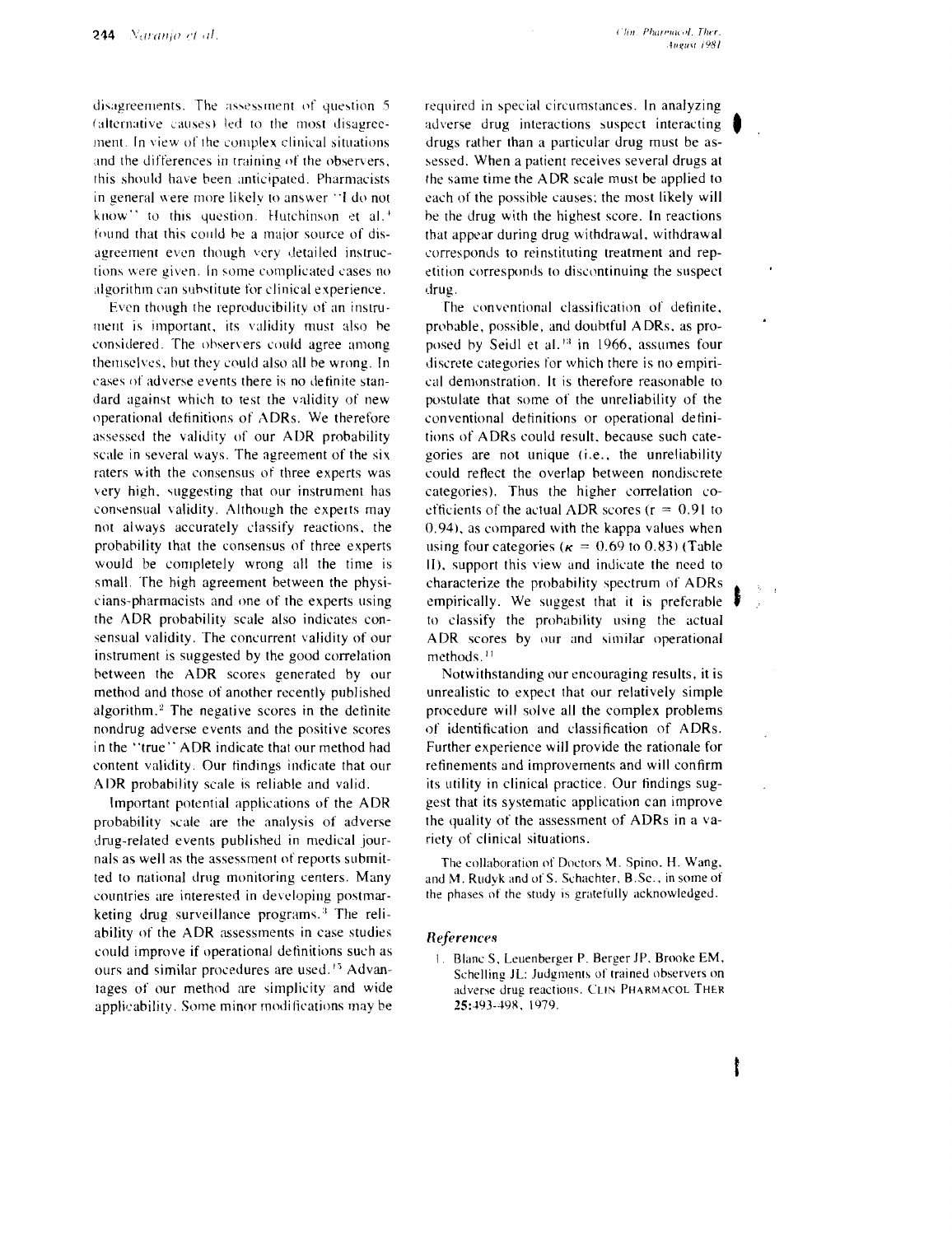Ť

- 2. Busto U. Naranjo CA, Sellers EM: Compartson.  $\frac{1}{\sqrt{1-\lambda}}$  of two recently published algorithms to assess the probability of adverse drug reactions. CLIN PHARMACOL THER 29:236, 1981.
	- 3. Gross FH, Inman WHW: Drug monitoring. New York. 1977. Academic Press.
	- 4. Hutchinson TA, Leventhal JM, Kramer MS, Karch FE, Lipman AG, Feinstein AR: An algorithm for the operational assessment of adverse drug reactions. IL Demonstration of reproducibility and validity. JAMA 242:633-638. 1979.
	- 5. Karch FE, Lasagna L: Adverse drug reactions: A critical revle\c. JAbIA **2.74:** 1236- 12-11. 1075.
	- 6. Karch FE, Lasagna L: Toward the operational identification of adverse drug reactions. CLIN PHARMACOL THER 21:247-254, 1977.
	- 7. Karch FE, Smith CL, Kerzner B, Mazzullo JM, Weintraub M, Lasagna L: Adverse drug reactions: A matter of opinion. CLIN PHARMACOL THER 19:489-492. 1976.
	- 8. Koch-Weser J. Sellers EM. Zacest R: The ambiguity of adverse drug reactions. Eur J Clin Pharmacol 11:75-78, 1977.
	- 9. Kramer MS, Leventhal JM, Hutchinson TA, Feinstein AR: An algorithm for the operational assessment of adverse drug reactions. L. Background, description, and instructions for use. **JAMA** *2-42:623-631,* 19.79.
- 10. <sup>\*</sup> Iiller RR. Greenblatt DJ: Drug cifects in hospitalized patients. New York. 1976. John Wiley & Sons.
- i1. Naranjo CA, Busto U, Abel JG, Sellers EM: Empiric delineation of the probability spectrum of adverse drug reactions. CLIN PHARMACOL THER 29:267-268, 1981.
- 12. Naranjo CA, Pontigo E. Valdenegro C. Gon $z$ alez G. Ruiz I. Busto U. Furosemide-induced adverse reactions in cirrhosis of the liver. Crist PHARMACOL. THER 25:154-160. 1979.
- 13. Seidl LG. Thoraton GF. Smith JW, Cluff 1 E; Studies on the epidemiology of adverse drugreactions. III. Reactions in patients on a general medical service. Johns Hopkins Med J 119:299-315. 1966.
- 14. Spitzer RL. Fleiss JL. Endicott J: Problems of  $\epsilon$ lassification: Reliability and validity, in Lipton MA, DiMascio A. Killam DF. editors: Psychopharmacology: A generation of progress. New York, 1978. Raven Press. pp. 857-869.
- 15. Wardell WM, Tsianco MC, Anavekar SN, Davis HT: Postmarketing surveillance of new drugs. II. Case studies. J Clin Pharmacol lY:16Y-1x4. 1979.
- 16. World Health Organization; International drug monitoring: The role of the hospital. WHO Tech-Rep Scr No. 125. 1Y69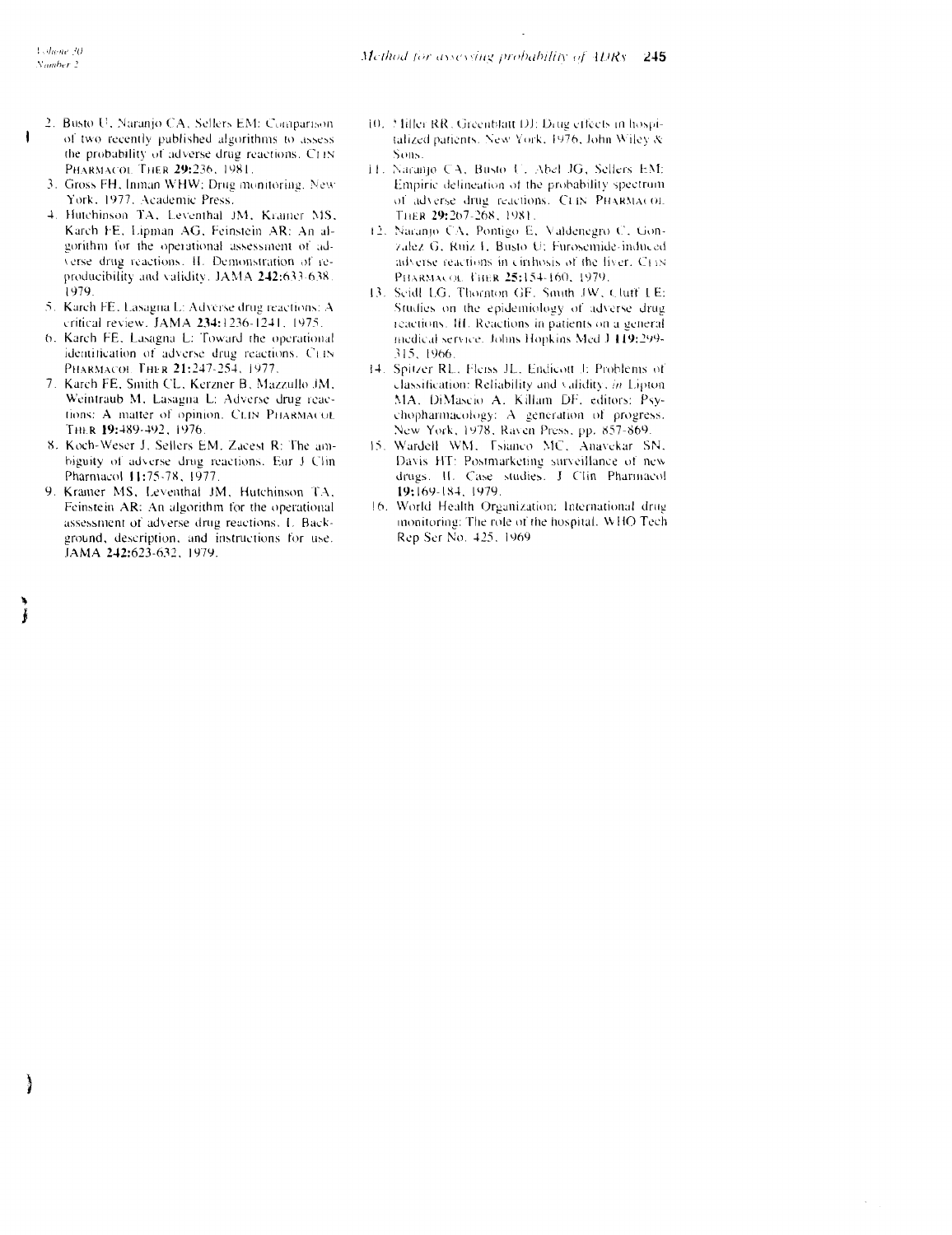Naranjo **CA,** Busto **U,** Sellers EM, et al: **A** method for estimating the probability of adverse drug reactions. Clin Pharmacol Ther **30: 239-245,** 1981.

APPENDIX I Instructions for using the ADR probability scale.

## A. General Instructions

**L** 

 $\mathcal{L}$ 

**L** 

Collect all the relevant information about the alleged ADR, before using the questionnaire. Please, read each question carefully. If you do not understand a particular question, consult the specific instructions given below. Use the "do not knoww answer only when the quality of the data does not allow an affirmative (yes) or negative (no) answer. Similarly, you should answer "do not know" if the information is unavailable or the question is inapplicable. Some minor modifications are required in certain circumstances. For analyzing adverse drug interactions, the suspected interacting drugs, instead of a particular drug must be assessed. When the patient is receiving several drugs, the ADR probability scale must be applied to every one of the suspected etiological agents. The presumed etiology will be the drug with the highest score. In reactions which appear during drug withdrawal, dechallenge (Question **3)** refers to reinstituting treatment with the suspected drug whereas rechallenge (Question **4)** consists of discontinuing the alleged drug. Similarly, question 2 must be reworded: Did the adverse effect appear after the suspected drug was discontinued? ( See **ADR** Probability Scale : **Drug** Withdrawal ) .

## **0.** Specific Instructions

Question 1: It assesses the previous general experience with drug use. You should answer "yes" only if there are two or more published reports which have previously described in detail the adverse clinical event (ACE). Similarly, you can accept as a reliable source of information the listing of the ACE in a classic textbook on adverse reactions such as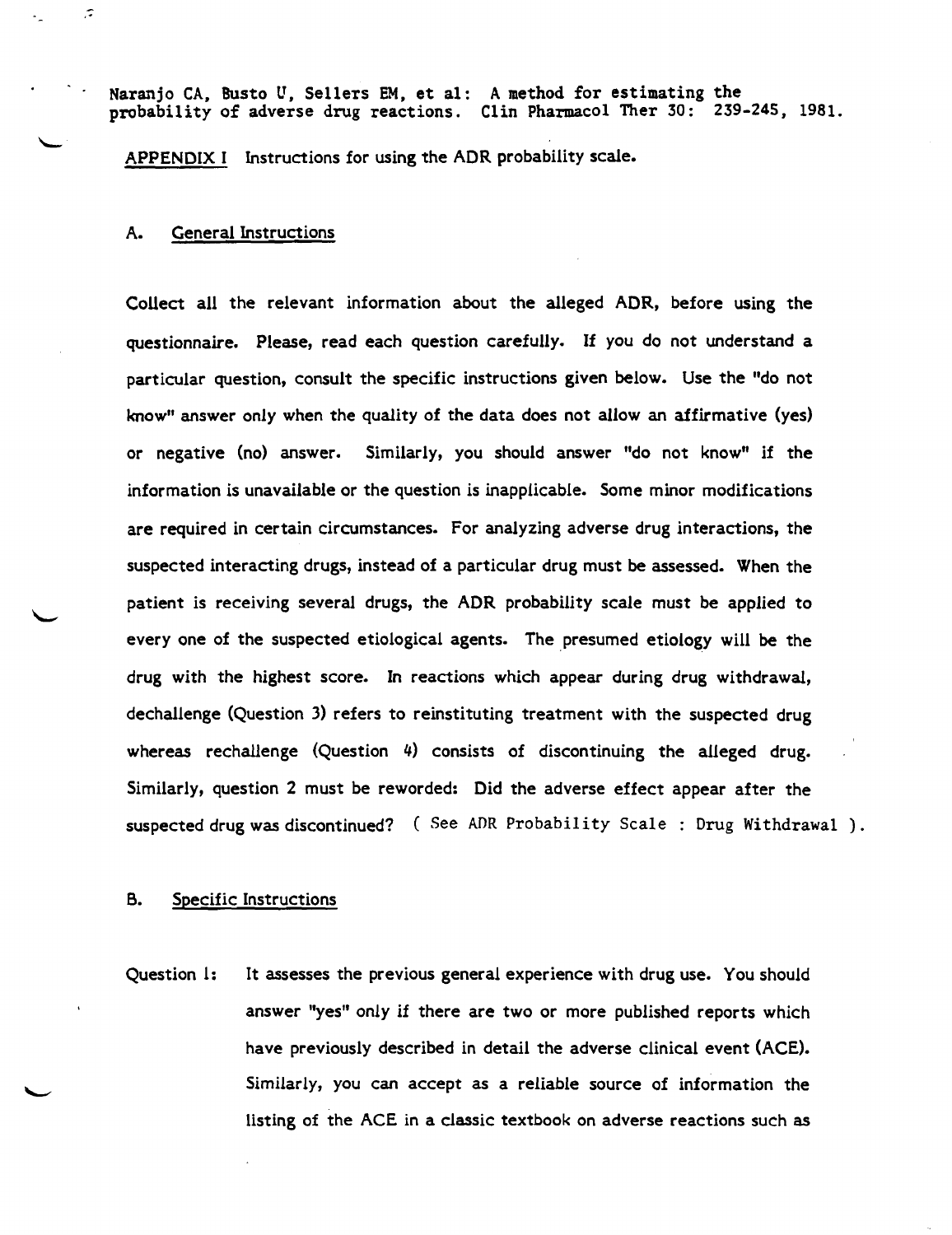Meyler's Side Effects of Drugs, Vol. 9, MNG Dukes, Amsterdam, Excerpta Medica, 1979. You should answer "no" when the ACE has not been previously described. The answer "do not know" is only applicable when the information is either unavailable or inconclusive.

- Question 2: It assesses the time sequence of the reaction. The answer must be "yes" only if there is definite evidence that the ACE occurred after the suspected drug was administered. "No" is applicable when the ACE developed prior to drug administration. You must answer "do not know" if the information available does not allow a certain decision.
- Question 3: It assesses the effect of dechallenge. The answer must be "yes" only if the ACE diminish or disappear at any time after discontinuation of the suspected drug. Similarly, you can answer "yes" if the reaction disappear after a specific pharmacologic antagonist was administered (e.g. an anticholinergic drug, such as atropine, antagonized the effect of a chalinergic drug such as physostgmine). You must answer "no" if the reaction did not disappear or it did not diminish after drug discontinuation. Similarly, you must answer "no" if the ACE improved after a non-specific pharmacologic antagonist was administered (e.g. potassium salts in a diuretic-induced hypokalemia). You must answer "do not know" in the following circumstances: the suspected drug was not discontinued, the information is unavailable or the results of dechallenge are inconclusive. If the ACE is transitory (e.g. convulsions), and the clinical circumstances do not allow an unequivocal assessment of the effect of dechallenge, the answer must be "do not know".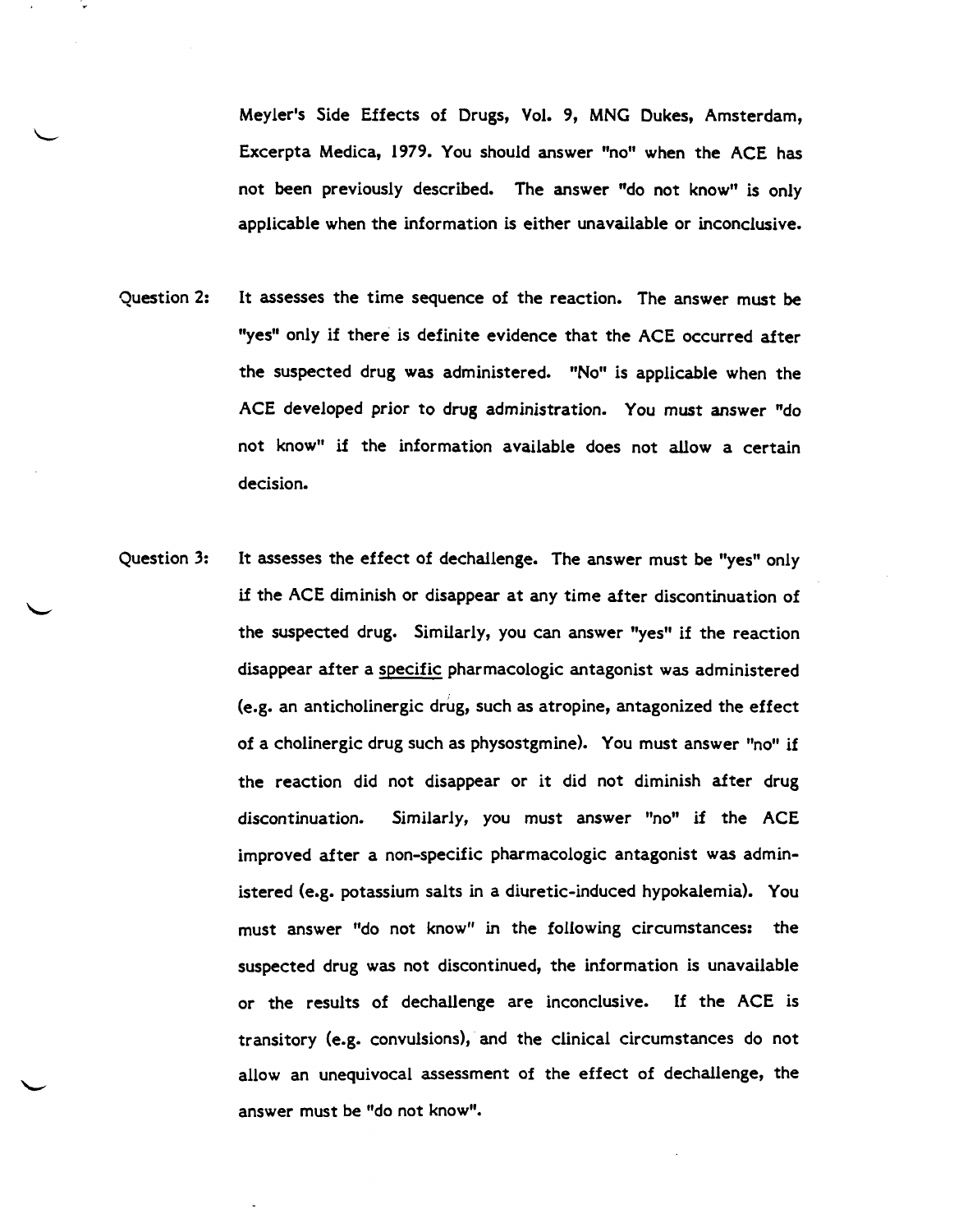- Question 4: It assesses the effect of re-challenge. You must answer "yes" only if the following conditions were met: a) the suspected drug was discontinued, b) a new baseline of the **ACE** was determined, c) there was an unequivocal reappearance when the drug was re-administered in similar doses and by identical route. Similarly, a positive answer can be given in those cases in which the other factors suggest a strong causal association and the **ACE** is a well known effect of a drug (e.g. furosemide-induced hypokalemia) and for clinical and/or ethical reasons the re-challenge is unwise. You must answer "no" when one or all of the conditions of re-challenge listed in a, b and c were not met. You must answer "do not know" if the information is either unavailable or equivocal.
- Question 5: It assesses alternative etiologic candidates of the **ACE.** Since usually **ADR** are non-specific manifestations of disease you must carefully consider the eventual contribution of etiologies other than the suspected drug. You must answer "no" only if after a systematic and exhaustive investigation no alternate causes were detected, thus implying the suspected drug more strongly. You must bear in mind that a contributing factor to the **ACE** does not qualify as alternative etiologic candidate (e.g. If a patient with prior renal failure develop an impairment of renal function secondary to therapy with gentamycin, the prior renal failure is a contributing factor not an alternative etiology of the **ADR).** You must answer "yes" if there is an alternative etiologic candidate. You must answer "do not know" if the investigation of other causes was incomplete, inconclusive, or not performed at all.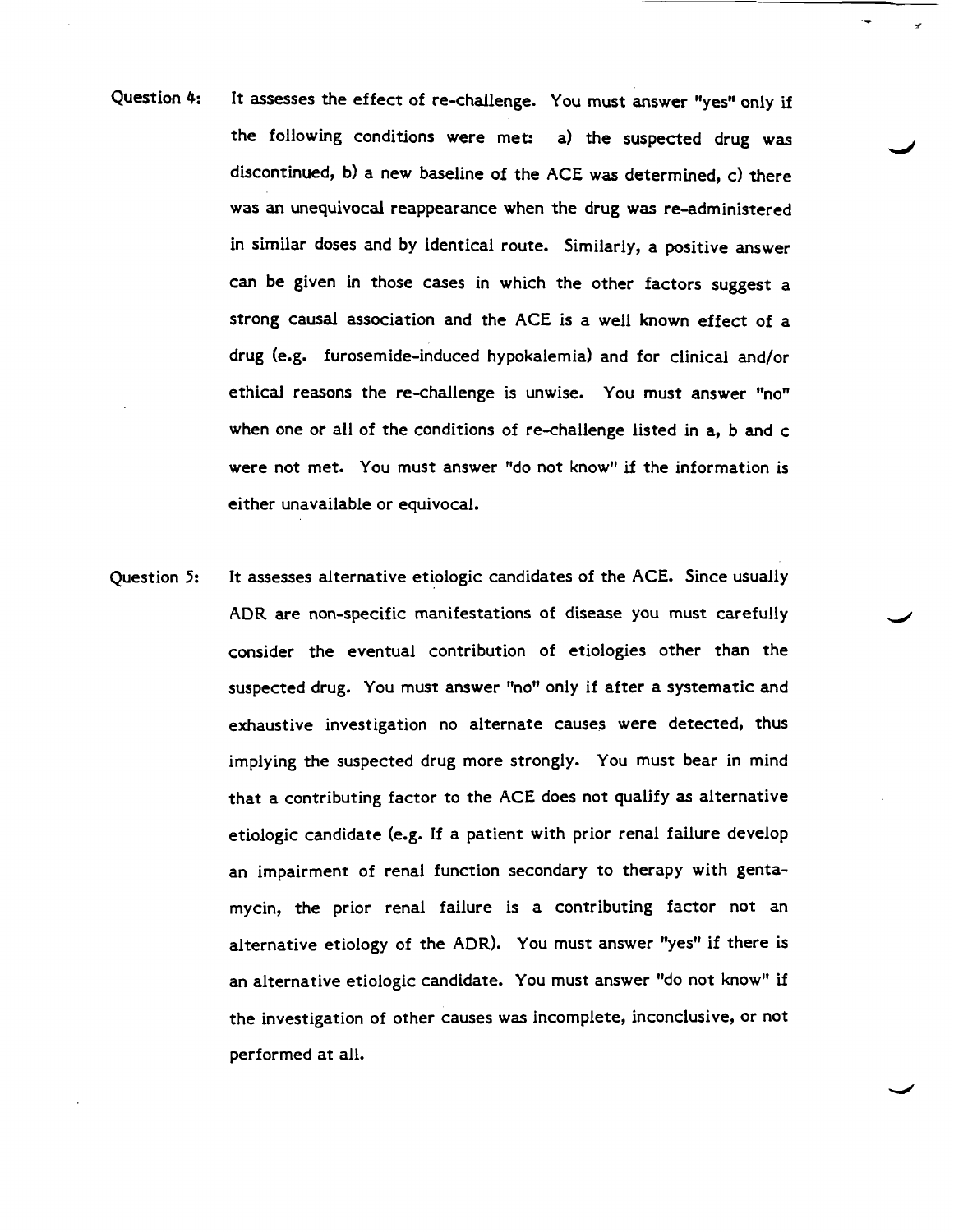Question 6: It is important when the ACE is subjective. The answer must be "ves" only if the following conditions were met: a) the suspected drug was discontinued, b) a new baseline of the clinical manifestation was established, and c) there was unequivocal re-appearance of the ACE after a single or double-blind placebo administration. The answer must be "no" if re-administration of placebo, as described above, did not elicit the same reaction. You must answer "do not know" when a placebo test was not performed, the information is unavailable, or the placebo effect is inconclusive.

 $\overline{\phantom{a}}$ 

- Question 7: It is very important in cases of dose-related ADRs, and it assesses the information provided by drug concentrations in blood, other body fluids or tissues. The answer must be "yes" only if the concentration of the alleged drug is in the accepted toxic range. The answer must be "no" if drug concentration is below the toxic range; and the answer must be "do not know" if this information is either unavailable or the question is inapplicable (i.e. in ADRs which are not dose-related).
- Question 8: It assesses clinically the dose-response relationship. You must answer "ves" only if the ACE was more severe when the dose of the alleged drug was increased. Similarly, you must answer "yes" if the ACE was less severe after reduction in the dose of the alleged drug. The answer must be "no" if there was no clinically detectable variation in the ACE when the dose of the suspected drug was changed. You must answer "do not know" when either the dose did not change or the information is unavailable.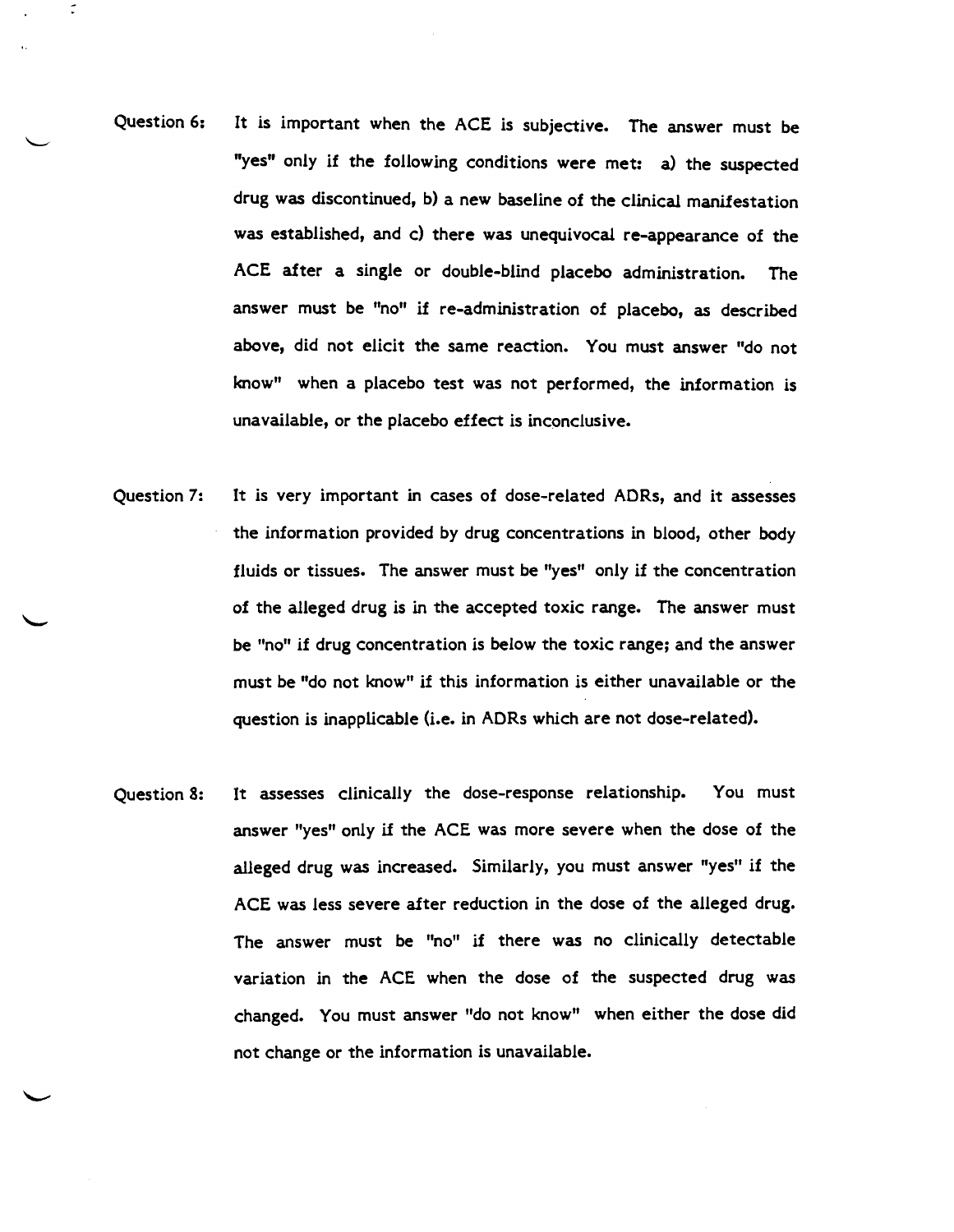- Question 9: It assesses the personal experience of the patient in previous administrations of the same or chemically related drugs. You must answer "yes" only if the patient report a similar ACE to the drug(s). Similarly, you must answer "yes" if there is documentation in the patient's record of such prior reaction (e.g. documentation of prior manifestations of allergy to penicillin such as skin rash or anaphylaxis.) You must answer "no" when either the patient has no previous exposure to the drug or if in a previous exposure to the same or similar drugs the patient did not develop the **ACE.** The answer must be "do not know" when either the information is unavailable or it is inconclusive.
- Question 10: It assesses the quality of the information in which we are supporting our judgments. This is crucial because even though the patient's report is a very important source of information, some patients can be unreliable, for instance, because of memory impairment. You must answer "yes" only in the following circumstances: a) a laboratory test documented the **ADR** (e.g. in the case of a suspected drug-induced hepatitis, a compatible liver biopsy). b) the **ACE** was directly observed by qualified personnel (e.g. the attending physicians or the nurses observed manifestations such as the skin rash, jaundice, etc). The answer must be "no" when either the laboratory tests or the direct clinical observation did not document the reaction. The answer must be "do not know" when the **ACE** is subjective, the information is unavailable or it is inconclusive.

Once you have answered all the questions, you must add the individuals scores. The probability of the **ADR** is given by the total score.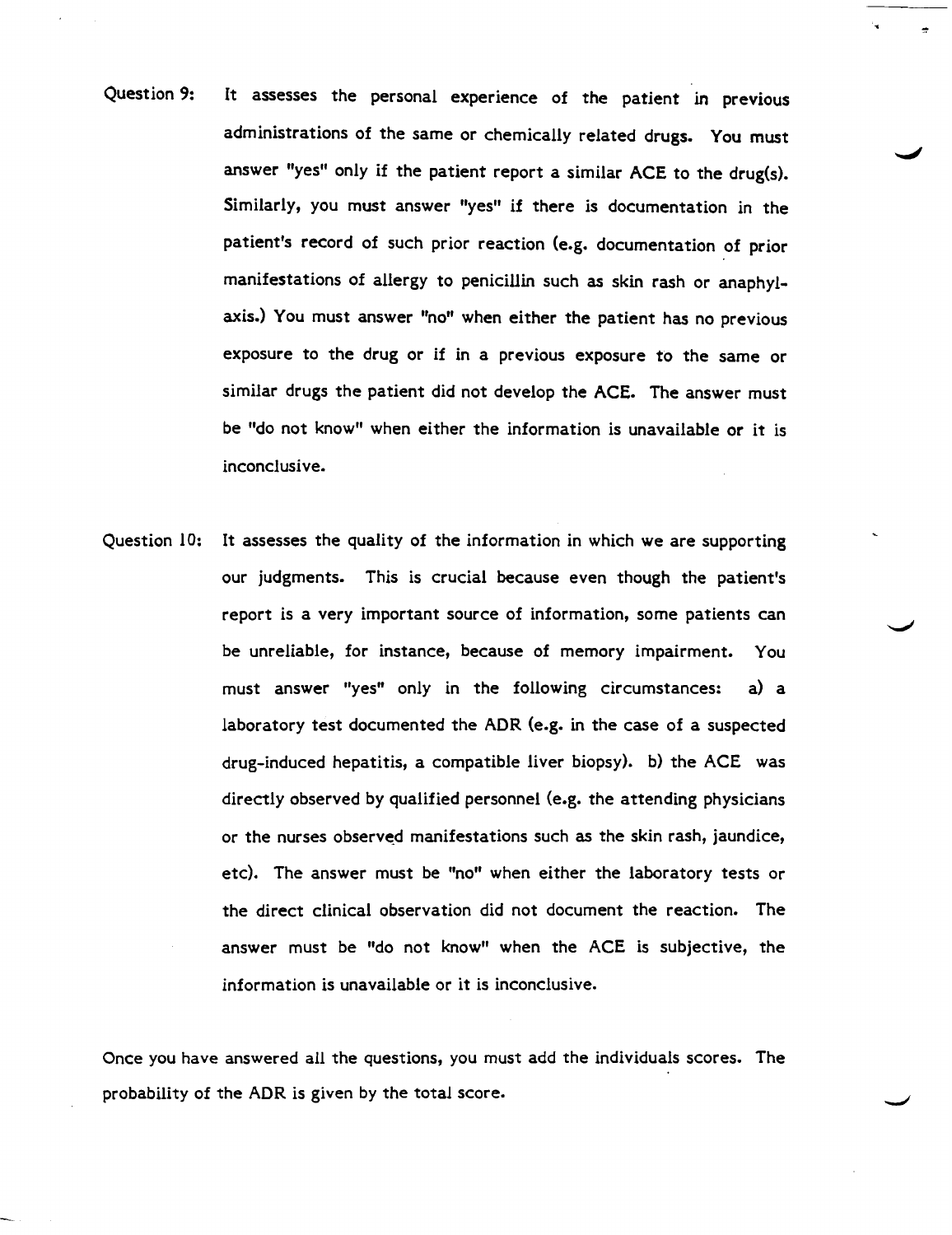# ADR PROBABILITY SCALE: DRUG WITHDRAWAL

 $\overline{\phantom{a}}$ 

 $\ddot{\phantom{a}}$ 

|  |  |                                                                  |  |  | To assess adverse drug reactions which appear during "drug withdrawal", please |  |
|--|--|------------------------------------------------------------------|--|--|--------------------------------------------------------------------------------|--|
|  |  | answer the following questionnaire and give the pertinent score: |  |  |                                                                                |  |
|  |  |                                                                  |  |  |                                                                                |  |

|    |                                                                                                                  | <b>YES</b> | <b>NO</b>    | DON'T KNOW  | .SCORE |
|----|------------------------------------------------------------------------------------------------------------------|------------|--------------|-------------|--------|
| 1. | Are there previous<br>conclusive reports<br>on this reaction?                                                    | $+1$       | $\cdot$ 0    | 0           |        |
| 2. | Did the adverse event<br>appear after the suspected<br>drug was withdrawn?                                       | +2         | $-1$         | 0           |        |
|    | Did the adverse reaction<br>improve when the drug<br>was readministered?                                         | $+1$       | $\mathbf 0$  | $\mathbf 0$ |        |
|    | Did the adverse event<br>reappear when the drug<br>was withdrawn again?                                          | $+2$       | -1           | $\mathbf 0$ |        |
|    | Are there alternative<br>causes (other than<br>the drug) that could<br>on their own have caused<br>the reaction? | $-1$       | $+2$         | 0           |        |
| 6. | Did the adverse event<br>appear after placebo<br>withdrawal?                                                     | $-1$       | $+1$         | O           |        |
|    | Did the patient previously<br>use the drug chronically?                                                          | $+1$       | $\mathbf 0$  | $\mathbf 0$ |        |
|    | Was the reaction less<br>severe when the dose<br>was increased or more<br>severe when the dose was<br>decreased? | $+1$       | $\mathbf{o}$ | O           |        |
| 9. | Did the patient have a<br>reaction to the same or<br>similar drug in any<br>previous exposure?                   | $+1 -$     | $\mathbf 0$  | 0           |        |
|    | Was the adverse event<br>confirmed by any<br>objective evidence?                                                 | $+1$       | $\mathbf 0$  | 0           |        |

 $\sim 10^{-1}$ 

**11** . **TOTAL** SCORE

 $\sim 10^7$  $\bar{z}$